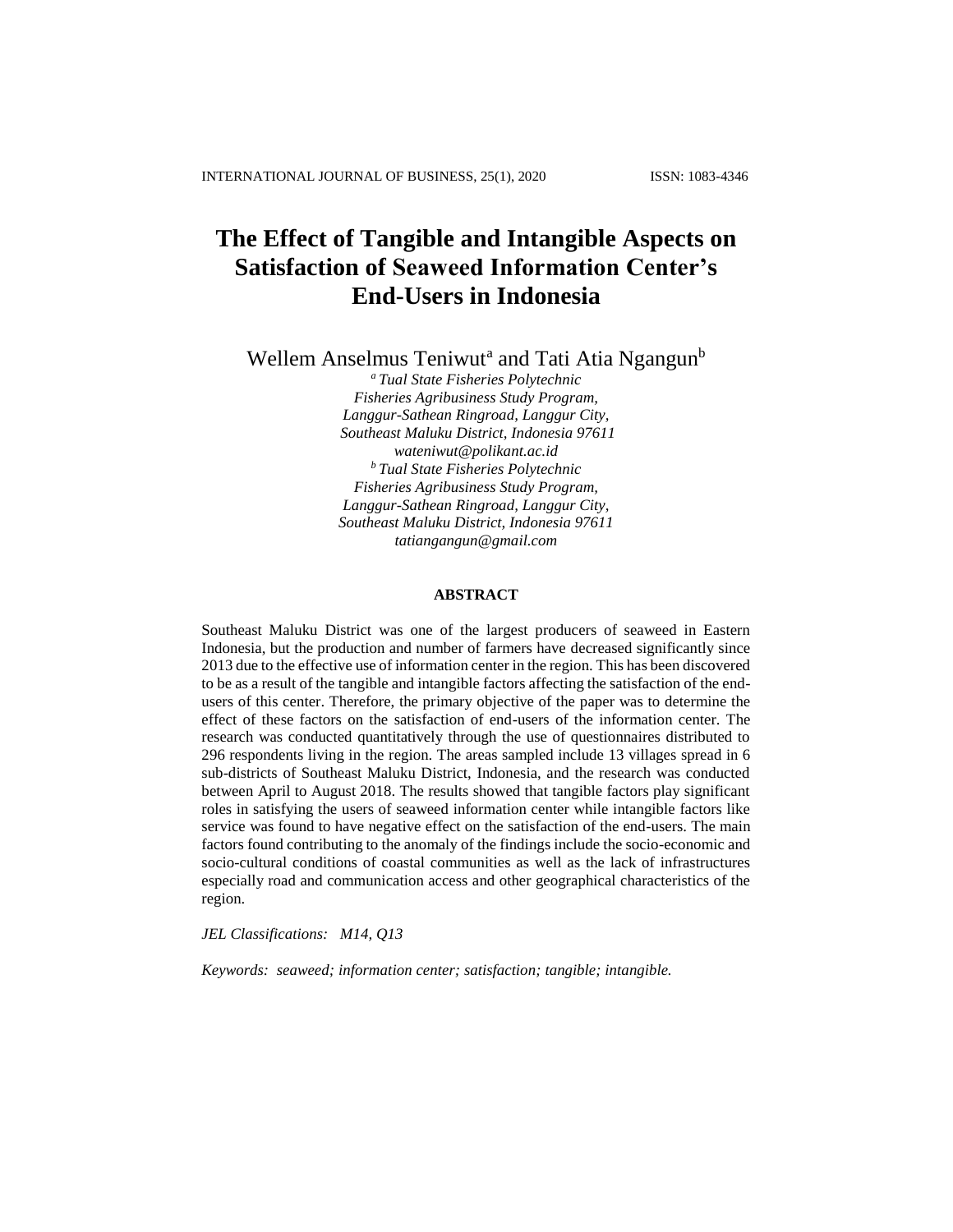#### **I. INTRODUCTION**

From 2007 to 2013 Southeast Maluku District was one of the largest producers of seaweed in Eastern Indonesia, but the production and number of farmers have decreased significantly since 2013 (Teniwut and Kabalmay, 2015; Teniwut and Teniwut, 2018). Therefore, in order to tackle this challenge, the regional government, through the RPJMD (Region Medium-Term Development Plan), launched two top priority development programs for the region in 2016. One of which was to increase the productivity and revenue from seaweed farming. However, the underlying problems causing a decline in production have not been appropriately resolved (Teniwut et al. 2017b).

It was observed from the research conducted by Teniwut et al. (2017a) that pests and diseases, price volatility, and lack of knowledge were the causes of the asymmetric information on the supply chain of seaweed in the region. In addition to these, the geographical condition of Southeast Maluku District is also complicating the effort to deal with the obstacles. This is due to the lack of sufficient access to transportation such that some villages become inaccessible because of sea wave and current at some period in a year. Another reason is the wide gap between urban and rural areas with respect to infrastructures which makes the cost of accessing information to be very high. Therefore, to minimize the impact of these problems on the farmers, sellers, and distributors of seaweed and address the infrastructure and geographical conditions of the region, it is important to have a seaweed information center which will act as a hub to connect these stakeholders to the information relating to seaweed cultivation.

The hub provides several information and aids on seaweed farming ranging from maintenance to post-production as well as market factors such as prices within and outside the region. However, in order to make the services of this center available to all farmers, (Teniwut et al. 2019) gathered the locations suitable for the seaweed information center within the four sub-districts and two largest islands in Southeast Maluku District.

Furthermore, the role of information center has evolved rapidly since the '80s, however, the initial functions were to train, support and consult while providing information about a lot of things, all in one place (Igbaria and Guimaires, 1993). It was reported that, in general, these centers are needed most when there are more information output and less personnel (Chatterjee, 2017). However, from the early '80s and in the '90s, the existence of information centers has decreased rapidly because of growth of the internet, information technology, and computerization as well as the focus on self-service information centers (Izzettin et al. 2019). In recent years, the format used in establishing these centers have changed and more attention is being placed on augmented reality (del Amo et al. 2018), use of mobile phones (McEwen and Scheaffer, 2012) and self-service (Izzettin et al. 2019).

For the purpose of this study, the information center is defined as an establishment developed to train and organize resources in order to provide information to the end user with attention being placed on the production of seaweed in the Southeast Maluku District. The proposed model of the center was based on intangible and tangible factors. The indicators of the tangible factors include facility, program, building, and equipment while the intangibles include service and quality.

The primary objective of the paper was to formulate a seaweed information center model based on farmers, distributors and sellers' socio-economy, socio-cultural and geographical conditions in the region. Thus, the composition of the rest of this paper includes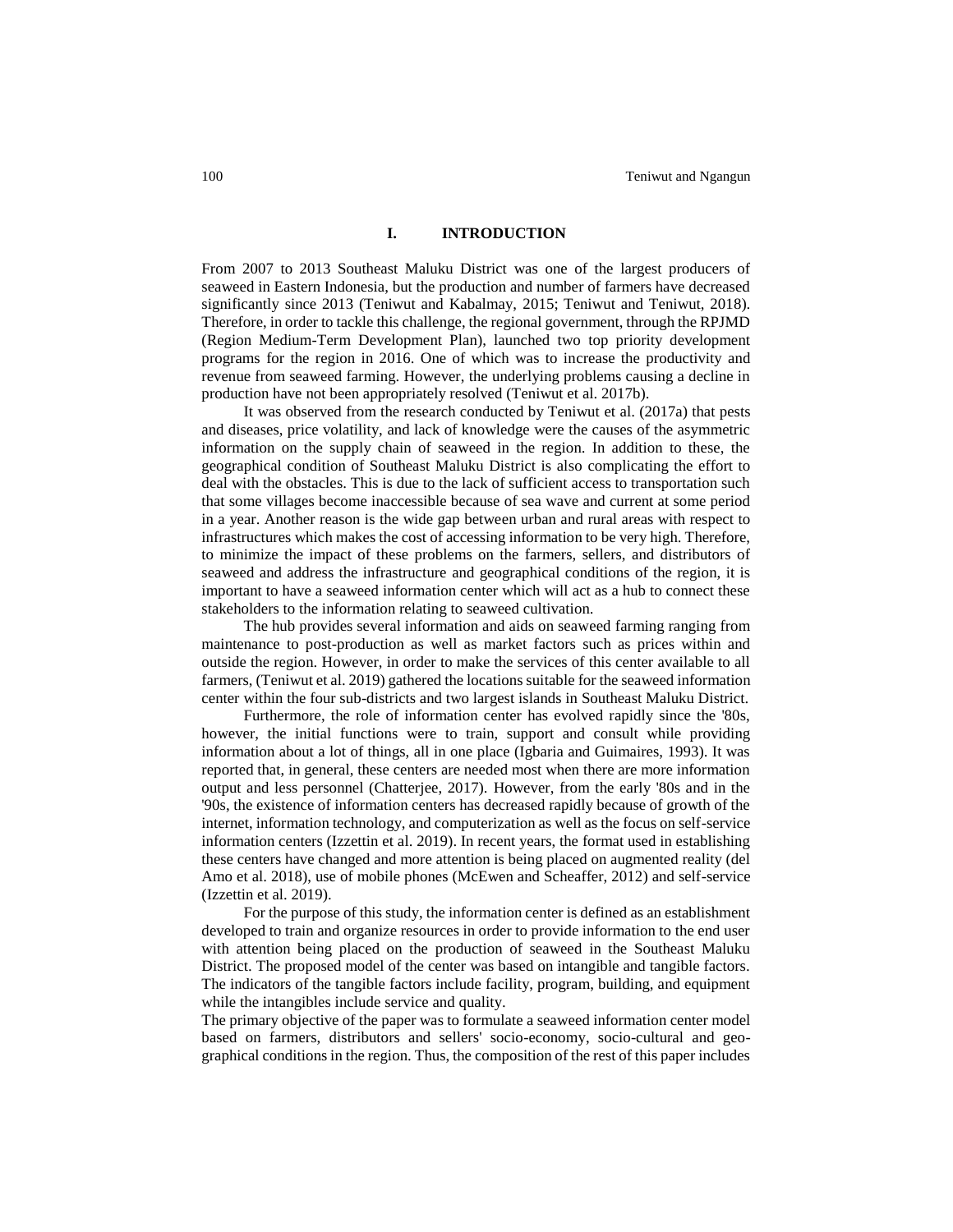Section II for theory development, Section III for material and method, Section IV for results, Section V for discussion, and Section VI for the conclusion and future implications of the study.

#### **II. THEORY DEVELOPMENT**

The existence of information center still has few significant roles to play in all sectors, ranging from tourism (Connell and Reynolds, 1999; Deery et al. 2007; Cora et al. 2011) to health and medicals (Marks et al. 2016; Schenk et al. 2018). However, researchers have been making use of a web-based decision support system instead of the physical information centers in agriculture and fisheries in particular and this can be observed in the report on planning fishing activity (Carrick and Ostendorf, 2007), fisheries management (Azadivar et al. 2009; Truong et al. 2005), evaluation of water quality for aquaculture activity (Wang et al. 2006), and estimating growth parameters of commercial fish stock in fisheries industries (Supriatna et al. 2015).

**Figure 1** Seaweed information center's business model



The important role of ICT in channeling information to the user is crucial in minimizing cost and increasing the effectiveness of information flow to end users (farmer, seller, and distributor) as shown in Figure 1. The main objective is to decrease asymmetric information on seaweed related business from downstream to upstream in order to increase and optimize profit of in the region.

However, there are many factors to be considered such as the shift from a physical building to virtual information center due to the rapid development of technology, especially information communication technology (ICT). This recent development has been observed to have impacts in developing countries, for example, Kante et al. (2018) pointed out ICT is being used in Africa to support small-scale agriculture in Mali while Asongu and Biekpe (2018) reported it is also being applied in the banking sector. Nevertheless, the use of ICT to fasten the spread of information has been met with cliché obstacles especially with the low level of education and lack of motivation as observed by Aldosari et al. (2017) in Pakistan and Hanafizadeh et al. (2017) in Iran.

Furthermore, from previous studies, it has been discovered that the two important factors in creating an ICT-oriented information center include tangible and intangible factors. Therefore, the proposed hypothesis of this study was divided into two parts which are the effects of intangible and tangible factors on the satisfaction of information center end users. The intangible factors focused on the effect of easiness and services while the tangible factors focused on the review of facilities, building, and staff.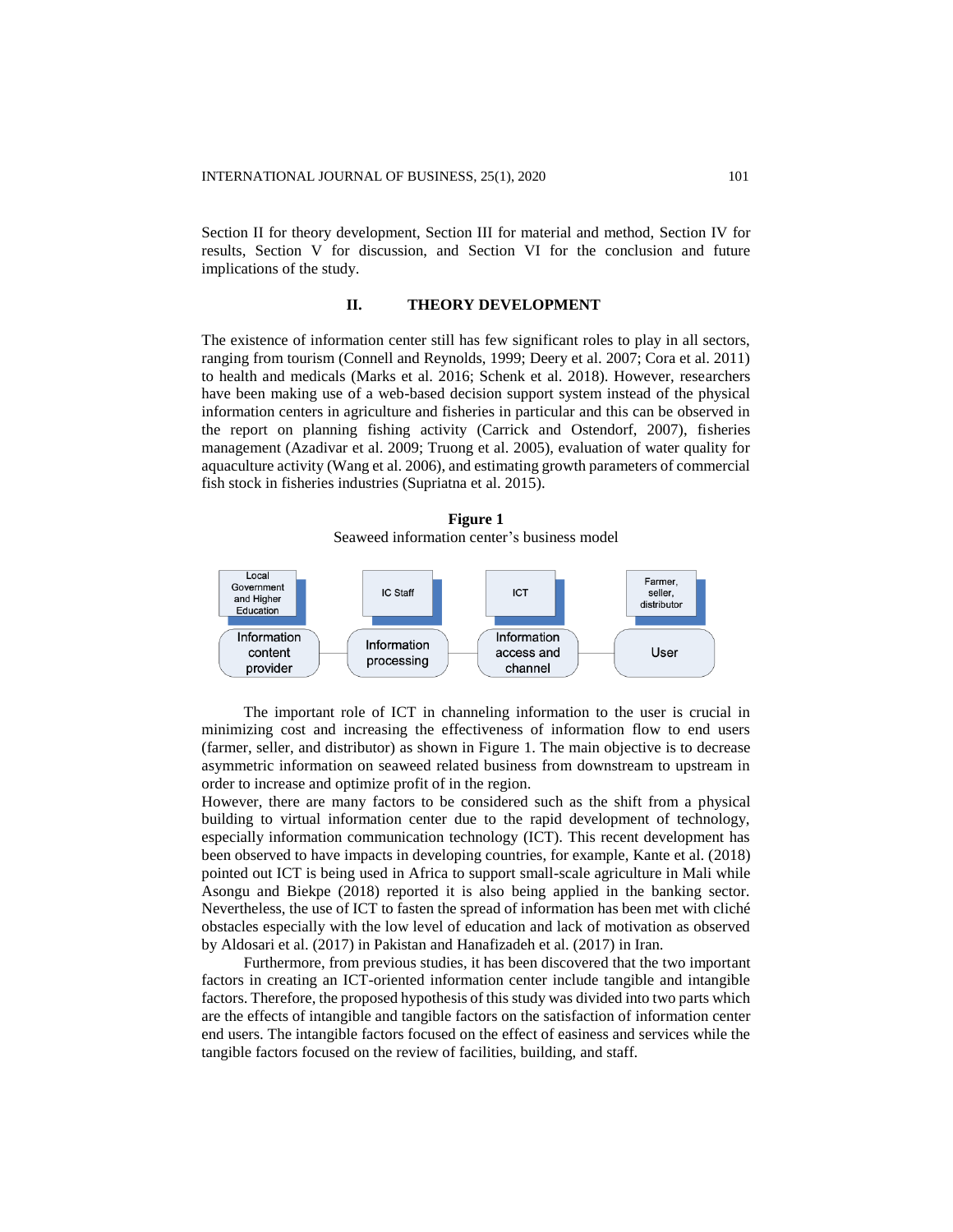#### **A. Intangible Factors of the Information Center**

The behavior of end-users has the ability to influence the form of an information center. This is reflective in recent times where they are created to be self-operated by end-users through computer and cellphone applications. Furthermore, Wilson (1999) reported that information searching depends on personal characteristics, therefore, figuring out the basic needs of end-users and their previous inquiries can help understand the proper form of information center to increase their satisfaction. Jennings and Weiler (2006) also revealed that the quality of interaction between the end-end user and the center determines the success of its establishment. Moreover, with respect to service quality, intangible factors tend to have a more significant role in influencing the satisfaction of customers (Zeithaml et al., 1996) because the information obtained and processed by them is the intangible core of the service (Keh and Lee, 2006). Therefore, the intangible attributes of an information center, service, and easiness to operate, have a significant impact on the satisfaction of end-users. The first hypothesis was constructed as follows:

H1: Intangible aspects have a significant effect on the satisfaction of the end-users of the seaweed information center.

H1a: Easiness in use has a significant effect on the service of the seaweed information center.

H1b: Service has a significant effect on the satisfaction of end-users of the seaweed information center.

H1c: Easiness in use has a significant effect on the satisfaction of end-users of the seaweed information center.

#### **B. Tangible Factors of the Information Center**

Tangible aspects for service-based business such as information centers are not as effective as the intangible aspects. The low duration of contact between provider and user (Parasuraman et al., 1991; Zeithaml et al. 1996) and more response to an effective than a cognitive approach of tangible aspects are some of the causes. The perception of service quality was also found to have a limited measurement (Wakefield and Bldgett, 1999). In a previous study, tangibles aspects such as facilities and staff appearance, in general, had a significant effect on the satisfaction of customer (Chaniotakis et al. 2009). This is mostly due to the direct experience of the customer while using the service and goods, however, on many occasions, the influence is not always positive (Kitapci et al. 2017) and significant (Yeşilada and Direktör, 2010). Despite these contradictions, tangibles aspects in business are expected to positively influence the satisfaction of customers especially in the region where the user is still conservative about a product. Therefore, the second hypothesis was constructed as follows:

H2: Tangible aspects have a significant effect on the satisfaction of end-users of the seaweed information center.

H2a: Facilities has a significant effect on service in the seaweed information center.

H2b: Facilities has a significant effect on the satisfaction of end-users of the seaweed information center.

H2c: Facilities has a significant effect on easiness to use.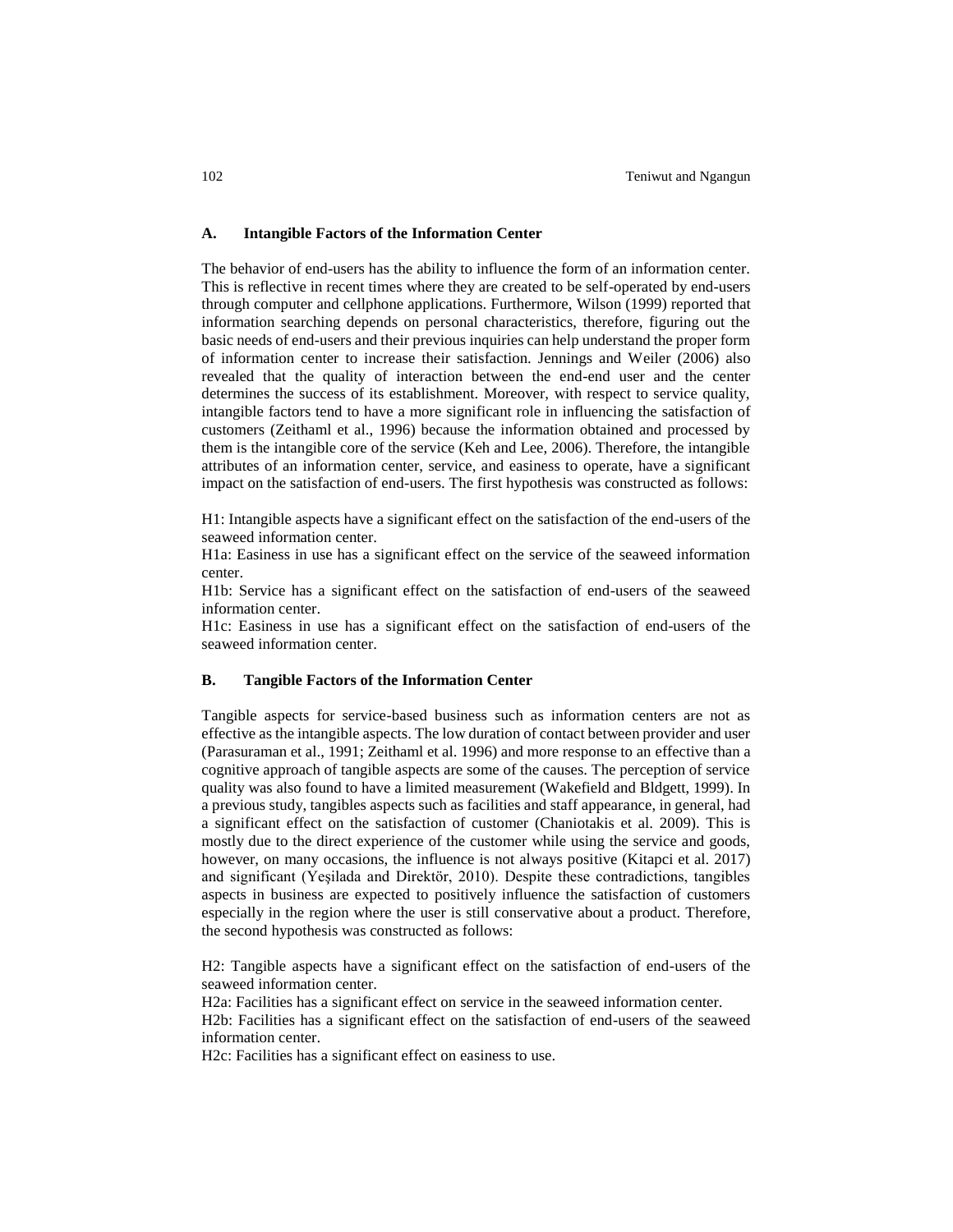H2d: Building and staff appearance have a significant effect on service in the seaweed information center.

H2e: Building and staff appearance have a significant effect on the satisfaction of endusers of the seaweed information center.

#### **III. METHODOLOGY**

## **A. Sample Design and Data Collection**

The research methodology was quantitative and to obtain sufficient data, a survey was conducted on seaweed micro-enterprises in the region, from the seller, farmers to the distributors. The areas sampled include 13 villages spread in 6 sub-districts of Southeast Maluku District, Indonesia, and the research was conducted between April to August 2018 with a total of 350 respondents. However, only 296 of them could be used as valid samples for data analysis. The questionnaire used incorporated a 5 Likert-scale adopted from researches conducted by Parasuraman et al. (1985) and Chau (1997) with some adjustment based on the practical situations of the area of research.

## **B. Conceptual Framework**

Based on an overview of the theory discussed above, the model of the conceptual framework of this research is as shown in figure 2. In general, it postulated intangible and tangible aspects to have a positive and significant impact on the level of end-user satisfaction.



## **C. Sample Characteristics**

Table 1 shows the characteristics of the 296 respondents sampled in this research. Most of them were male as predicted. Comparison with other fisheries activities such as fishing and deep-sea farming shows that seaweed cultivation requires a physical attribute, therefore, it was discovered that a higher number of males were in the seaweed related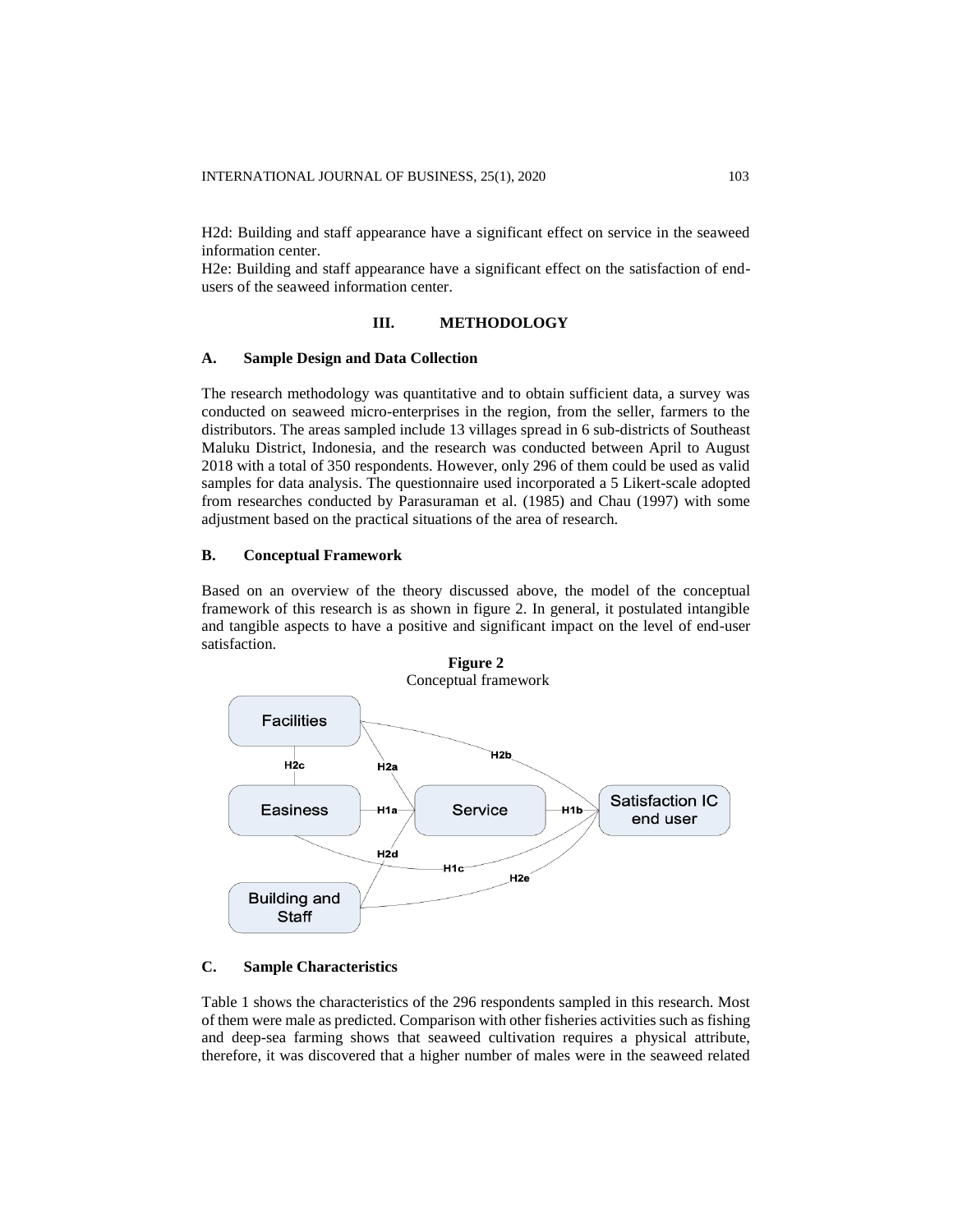business except for the selling aspect where more female was recorded. It was also found that more than half of the respondents were between 41 to 5 years of age, and this shows that older people mostly conduct seaweed related activities in this region. Furthermore, it was discovered that most of the respondents have a low formal education with more fifty percent of them having only elementary to junior high school certificates.

The data obtained for the age and education reveal the common socio-economic condition of farmers in developing countries where they tend to have a large number of families because they mostly marry at a younger age and stop pursuing formal education. This, however, makes seaweed farming an important source of steady revenue for the economic households in coastal regions, where they majorly live a low standard of living compared to an average person in the urban area of Southeast Maluku District.

| Sample characteristics               |           |            |  |  |  |  |
|--------------------------------------|-----------|------------|--|--|--|--|
| Characteristic                       | Frequency | Percentage |  |  |  |  |
| Gender                               |           |            |  |  |  |  |
| Male                                 | 260       | 87.8       |  |  |  |  |
| Female                               | 36        | 12.2       |  |  |  |  |
| Age                                  |           |            |  |  |  |  |
| Less than 20                         | 4         | 1.4        |  |  |  |  |
| $20 - 30$                            | 33        | 11.1       |  |  |  |  |
| $31 - 40$                            | 72        | 24.3       |  |  |  |  |
| $41 - 50$                            | 75        | 25.3       |  |  |  |  |
| Over 50                              | 112       | 37.9       |  |  |  |  |
| Education                            |           |            |  |  |  |  |
| <b>Elementary School</b>             | 96        | 32.4       |  |  |  |  |
| Junior High                          | 95        | 32.1       |  |  |  |  |
| <b>High School</b>                   | 104       | 35.1       |  |  |  |  |
| Undergrad                            | 1         | 0.3        |  |  |  |  |
| Number of families in responsibility |           |            |  |  |  |  |
| $0 - 2$                              | 60        | 20.3       |  |  |  |  |
| $3 - 5$                              | 158       | 53.4       |  |  |  |  |
| $6 - 8$                              | 70        | 23.7       |  |  |  |  |
| $9-12$                               | 8         | 2.7        |  |  |  |  |

**Table 1** Sample characteristics

## **D. Analysis Method**

AMOS for confirmatory factor analysis (CFA) was used to measure the model while data was analyzed by using SEM (Arbuckle, 1997). Other methods used for analysis include maximum-likelihood estimation, the goodness of fit of the models, absolute indices through the use of root-mean-square error of approximation (RMSEA), the goodness-offit index (GFI), and the adjusted goodness-of-fit index (AGFI) while comparative fit index (CFI) was used for relative indices.

## **E. Reliability and Validity Test**

Based on the CFA test, several constructs were removed because their values were below 0.7, for instance, the facility originally had five indicators but one was below 0.7, the satisfaction of end users had six indicators but two were below 0.7 while others all met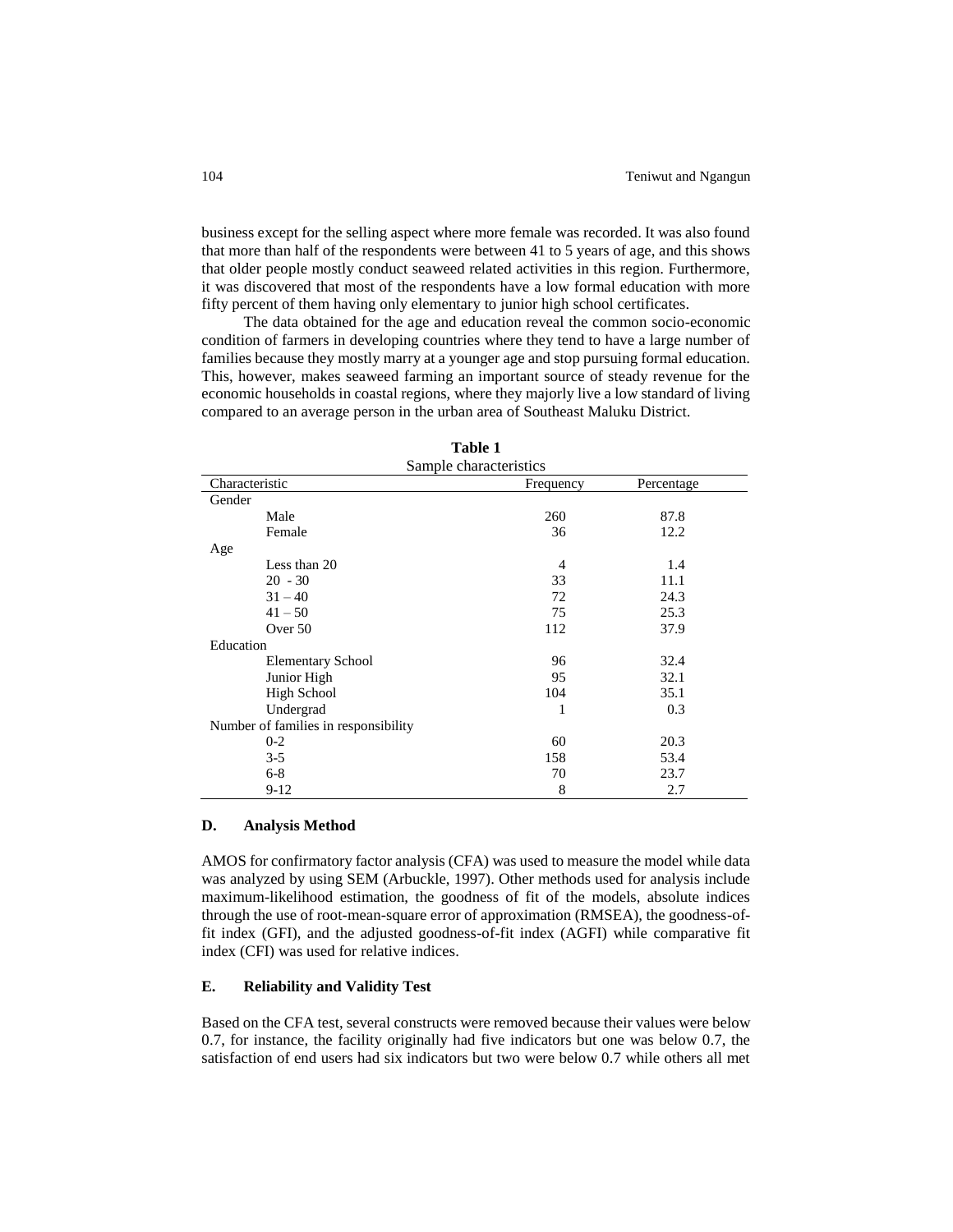the criteria. It has been reported that construct reliability (CR) can be used to measure the reliability test for all constructs (Hair et al. 2012). Therefore, Table 2 shows that the reliability value for all the constructs in this study was over 0.7 indicating a high level of internal consistency and reliability among them. The table also shows the result for the validity test, based on average variance extracted (AVE), to be above 0.5 for all the constructs. This, according to Anderson and Gerbing (1988), shows that all the constructs pass the validity test.

| Table 2                         |                        |            |       |  |  |  |  |
|---------------------------------|------------------------|------------|-------|--|--|--|--|
| Reliability and validity test   |                        |            |       |  |  |  |  |
| Variables                       | <b>Factor Loadings</b> | <b>AVE</b> | CR    |  |  |  |  |
| <b>Service</b>                  |                        | 0.864      | 0.970 |  |  |  |  |
| Serv1                           | 0.898                  |            |       |  |  |  |  |
| Serv <sub>2</sub>               | 0.877                  |            |       |  |  |  |  |
| Serv <sub>3</sub>               | 0.951                  |            |       |  |  |  |  |
| Serv4                           | 0.970                  |            |       |  |  |  |  |
| Serv <sub>5</sub>               | 0.949                  |            |       |  |  |  |  |
| <b>Facilities</b>               |                        | 0.824      | 0.949 |  |  |  |  |
| Fac1                            | 0.923                  |            |       |  |  |  |  |
| Fac2                            | 0.898                  |            |       |  |  |  |  |
| Fac3                            | 0.888                  |            |       |  |  |  |  |
| Fac4                            | 0.922                  |            |       |  |  |  |  |
| <b>Building and staff</b>       |                        | 0.865      | 0.975 |  |  |  |  |
| Buildst1                        | 0.898                  |            |       |  |  |  |  |
| Buildst2                        | 0.980                  |            |       |  |  |  |  |
| Buildst3                        | 0.954                  |            |       |  |  |  |  |
| Buildst4                        | 0.921                  |            |       |  |  |  |  |
| Buildst5                        | 0.864                  |            |       |  |  |  |  |
| Buildst <sub>6</sub>            | 0.959                  |            |       |  |  |  |  |
| <b>Easiness</b>                 |                        | 0.729      | 0.941 |  |  |  |  |
| Eas1                            | 0.867                  |            |       |  |  |  |  |
| Eas2                            | 0.738                  |            |       |  |  |  |  |
| Eas3                            | 0.935                  |            |       |  |  |  |  |
| Eas4                            | 0.890                  |            |       |  |  |  |  |
| Eas5                            | 0.933                  |            |       |  |  |  |  |
| Eas6                            | 0.734                  |            |       |  |  |  |  |
| <b>Satisfaction of end-user</b> |                        | 0.618      | 0.865 |  |  |  |  |
| Sat1                            | 0.740                  |            |       |  |  |  |  |
| Sat2                            | 0.799                  |            |       |  |  |  |  |
| Sat <sub>3</sub>                | 0.859                  |            |       |  |  |  |  |
| Sat4                            | 0.739                  |            |       |  |  |  |  |

CMIN/DF 2.979' CFI 0.950 ; GFI 0.847; NFI 0.927; RMSEA 0.082; All factors loading p < 0.05

## **IV. RESULTS**

#### **A. Hypothesis Test**

Based on the structural equation modeling and the model fit as shown by  $GFI = 0.847$ (>0.800) (Baumgartner and Homburg, 1996; Doll et al. 1994), NFI 0.927; (>0.900); CFI  $= 0.950$  ( $> 0.900$ ); RMSEA = 0.059 (<0.100) (MacCallum et al. 1996) the model used in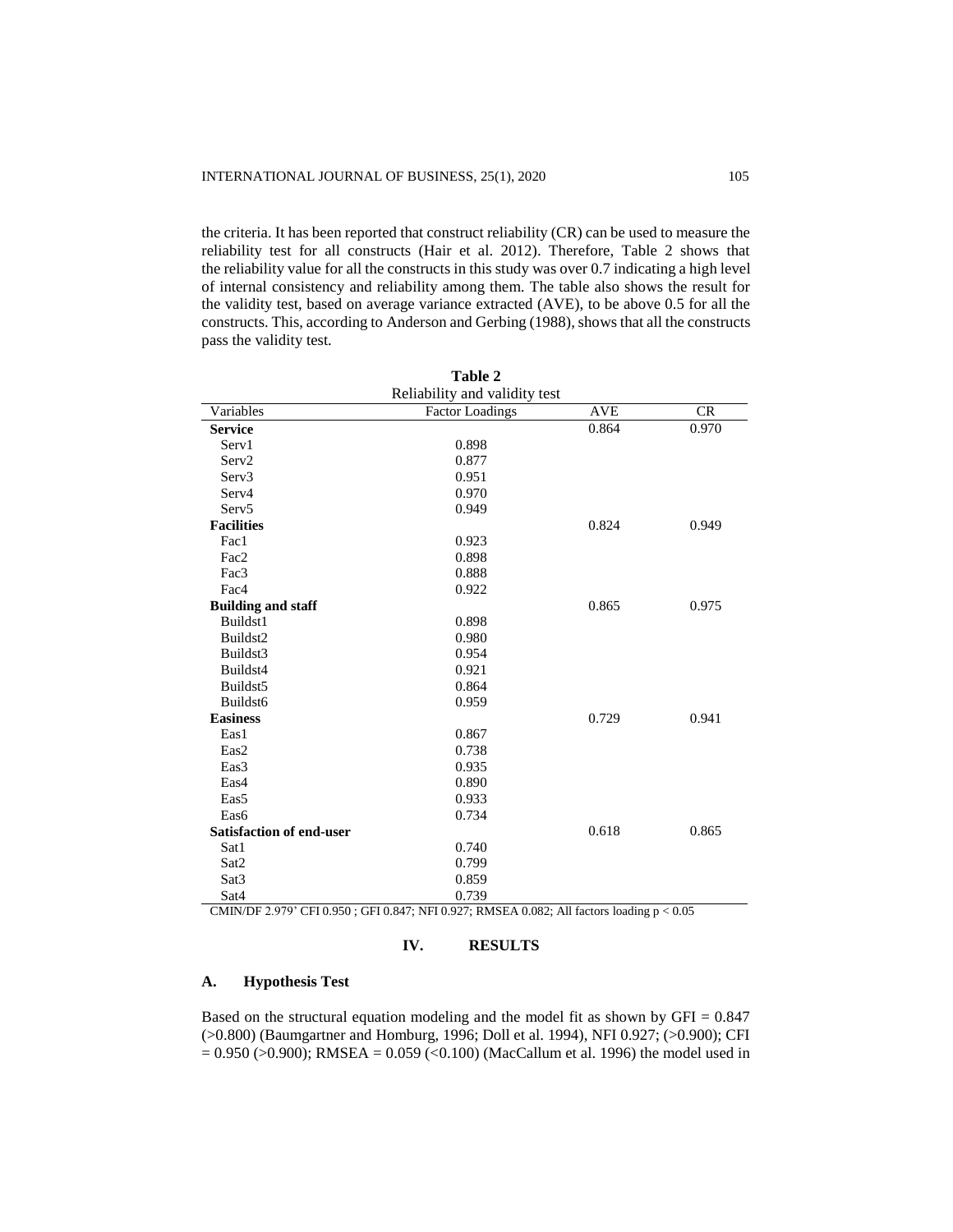this research was fit. Furthermore, the first hypothesis was partially accepted and not accepted because of all the three items, only two, H1a and H1b, were supported while (H1c) was not supported. Therefore, intangible aspects have a significant negative effect on the satisfaction of end-users of the seaweed information center.

Moreover, the second hypothesis was also partially accepted and partially not accepted because of all the five items, H2a, H2b, H2c, and H2d were supported while H2e was not supported. Despite the partial support on tangible aspects, in general, the number of supported hypothesizes in this study were overwhelmingly ahead compare with intangible aspects related to the seaweed information center. The notable result on the second hypothesis was that farmers, sellers, and distributors were not concerned about physical appearances like building and staff but more on the functions like facilities as shown in Figure 3 and Table 3.



\*\*\* Significant at 1% ( $p < 0.01$ ).

## **B. Discussion and Limitation**

Even though many previous studies had pointed the critical and more crucial role of intangible aspects of service-related business, including an information center, this study presents findings that tend to oppose the majority result by showing tangible aspects play a more important role, especially for facilities, in the seaweed information center. This was observed to be due to the socio-economic and geographical characteristics of the coastal community in Southeast Maluku where limited infrastructure and inadequate access to some of the area in the region make the facilities become more critical factors in their perceived satisfaction. Although, seaweed micro-enterprises on the region prefer the functionality of the information center than the actual physical appearance of the building and number of staffs.

For the intangible aspects, service had a negative effect on the satisfaction of the end-user of the seaweed information center. This shows that service given through physical contact does not always increase the satisfaction of the user of the seaweed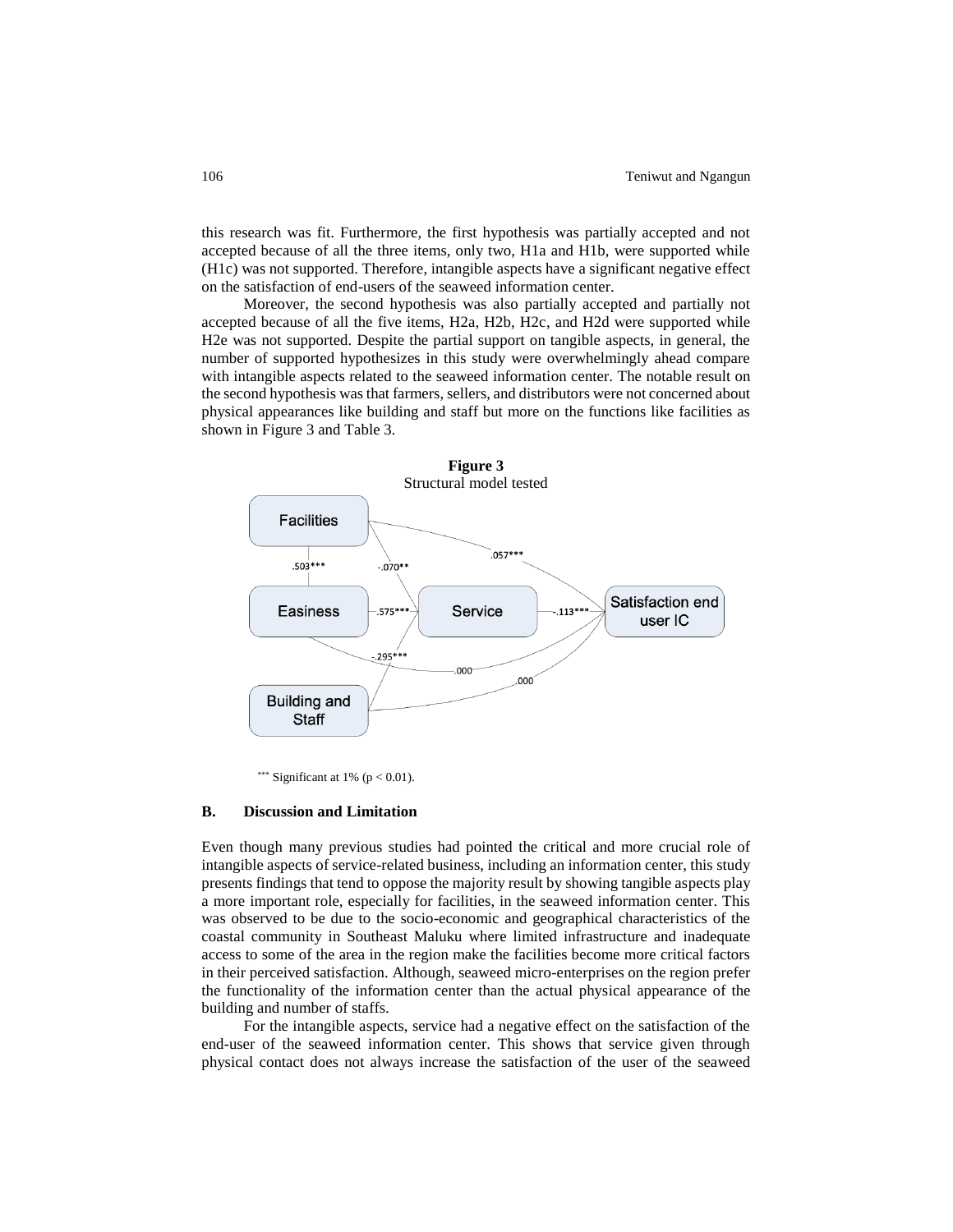information center in the region due to their social-cultural beliefs of the coastal communities. It was found that most of them still hold the indigenous livelihood where certain rules must be followed, for instance, willingness to accept new information from younger people and/or stranger. The findings of this research showed they prefer a combination of self-service and light contact between them and the staff in the information center.

The result indicates the needs for a better seaweed information center that suits the social-economic and socio-cultural of the coastal community in the region with facilities to meet the technical problems facing seaweed related business in the region. It also includes the use of ICT to reduce hands-on contact between staffs and the user in order to make them comfortable when using the information center to increase the profitability of seaweed produce in the region.

This study has some limitations. The first includes the limited variables used, especially for the intangibles aspects, as a result of the lack of previous studies on the information center in general. *Second,* the case study is limited to only Southeast Maluku District, therefore, there is need to conduct research on other coastal and small islands region in Indonesia to obtain a more comprehensive result, but for the region with similar socio-economic and socio-cultural characteristics, these findings may represent the overall condition. *Third*, the measurement of the effect of intangible and tangible aspects of the study is not strictly divided, therefore, future study must be based on at least two models to preview the effect of each intangible and tangible aspects on the satisfaction of users of the seaweed information center.

| Trypothesis testing    |                              |         |         |                                |  |  |  |
|------------------------|------------------------------|---------|---------|--------------------------------|--|--|--|
| <b>Structural Path</b> |                              | Coef.   | P value | Decision                       |  |  |  |
| <---                   | Facilities                   | .503    | ***     | H <sub>2</sub> c supported     |  |  |  |
| <---                   | Facilities                   | $-.070$ | .073    | H <sub>2</sub> a not supported |  |  |  |
| $\leftarrow -$         | Easiness                     | .575    | ***     | H <sub>1</sub> a supported     |  |  |  |
| $\leftarrow -$         | Building and<br>Staff        | $-.295$ | ***     | H <sub>2</sub> d not supported |  |  |  |
| <---                   | Building and<br><b>Staff</b> | .000    | .995    | H <sub>2</sub> e not supported |  |  |  |
| <---                   | Easiness                     | .000    | .988    | H <sub>1</sub> c not supported |  |  |  |
| <---                   | <b>Facilities</b>            | .057    | ***     | H <sub>2</sub> b supported     |  |  |  |
| <---                   | Service                      | $-.113$ | ***     | H <sub>1</sub> b supported     |  |  |  |
|                        |                              |         |         |                                |  |  |  |

**Table 3** Hypothesis testing

Significant at 1% ( $p < 0.01$ ).

## **V. CONCLUSION**

This study provided the additional information needed in measuring the satisfaction of end-users when using information center. It also gave contrary findings to previous research works conducted which showed that tangible factors play significant roles in satisfying the users of seaweed information center. Intangible factors like service was found to have negative effect on the satisfaction of the end-users. The main factors found contributing to the anomaly of the findings include the socio-economic and socio-cultural conditions of coastal communities as well as the lack of infrastructures especially road and communication access and other geographical characteristics of the region.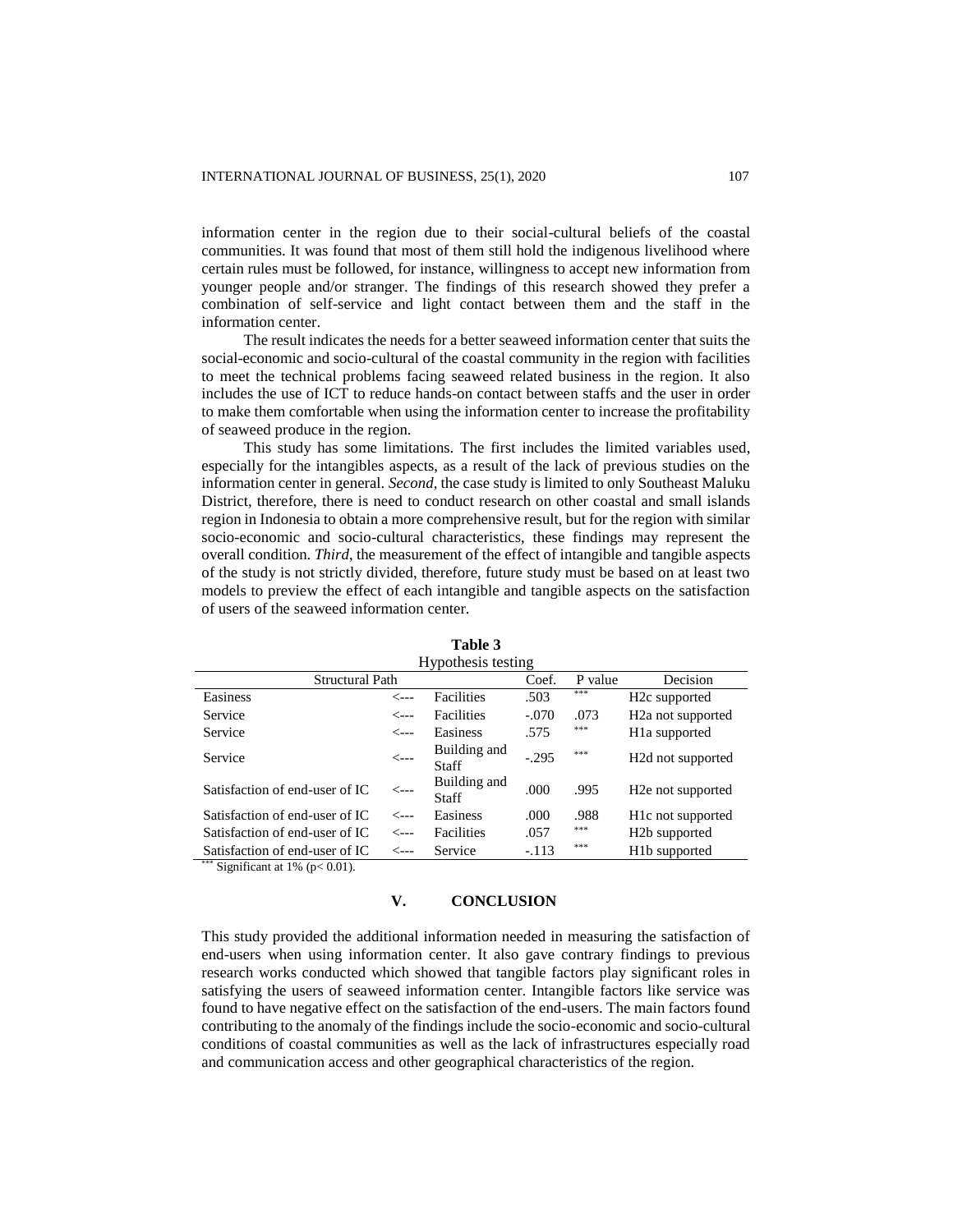#### **REFERENCES**

- Aldosari, F., M.S. Al Shunaifi, M.A. Ullah, M. Muddassir., and M.A. Noor, 2017, "Farmers' Perceptions Regarding the Use of Information and Communication Technology (ICT) in Khyber Pakhtunkhwa, Northern Pakistan", *Journal of the Saudi Society of Agricultural Sciences*, 18(2), 211-217.
- Anderson, J.C., and D.W. Gerbing, 1988, Structural Equation Modeling in Practice: A Review and Recommended Two-Step Approach", *Psychological Bulletin*, 103(3), 411-423.
- Azadivar, F., T. Truong., and Y. Jiao, 2009, "A Decision Support System for Fisheries Management Using Operations Research and Systems Science Approach", *Expert Systems with Applications*, 36(2), 2971-2978.
- Baumgartner, H., and C. Homburg, 1996, "Applications of Structural Equation Modeling in Marketing and Consumer Research: A review", *International journal of Research in Marketing*, 13(2), 139-161.
- Carrick, N.A., and B. Ostendorf, 2007, "Development of a Spatial Decision Support System (DSS) for the Spencer Gulf Penaeid Prawn Fishery, South Australia", *Environmental Modelling and Software*, 22(2), 137-148.
- Chaniotakis, I.E., and C. Lymperopoulos, 2009, "Service Quality Effect on Satisfaction and Word of Mouth in the Health Care Industry", *Managing Service Quality: An International Journal*, 19(2), 229-242.
- Chatterjee, A, 2016, *Elements of Information Organization and Dissemination*, Chandos Publishing.
- Connell, J., and P. Reynolds, 1999, "The Implications of Technological Developments in Tourist Information Centres", *Tourism Management*, 20(4), 501-509.
- Deery, M., L. Jago, N. Mistilis, J. D'Ambra, F. Richards., and D. Carson, 2007, *Visitor Information Centres: Best Practice in Information Dissemination*, Gold Coast, Queensland, Australia: CRC for Sustainable Tourism.
- del Amo, I.F., J.A. Erkoyuncu, R. Roy., and S. Wilding, 2018, "Augmented Reality in Maintenance: An Information-Centred Design Framework", *Procedia Manufacturing*, 19, 148-155.
- Doll, W.J., W. Xia, and G. Torkzadeh, 1994, "A Confirmatory Factor Analysis of the End-User Computing Satisfaction Instrument", *MIS Quarterly*, 453-461.
- Hanafizadeh, P., B. Khosravi., and K. Badie, 2018, "Global Discourse on ICT and the Shaping of ICT Policy in Developing Countries", *Telecommunications Policy*, In Press, Available online 19 September 2018.
- Igbaria, M., and T. Guimaraes, 1993, "Antecedents and Consequences of Job Satisfaction among Information Center Employees", *Journal of Management Information Systems*, 9(4), 145-174.
- İzzettin, F.V., Z.K. Yılmaz, B. Okuyan., and M. Sancar, 2019, "Evaluation of Satisfaction and Internet Self-Efficacy of Inquirers using an Internet-Based Drug Information Centre", *Journal of Taibah University Medical Sciences*, 14(1), 67-72.
- Kante, M., R. Oboko., and C. Chepken, 2018, "An ICT Model for Increased Adoption of Farm Input Information in Developing Countries: A Case in Sikasso, Mali", *Information Processing in Agriculture*, 6(1), 26-46.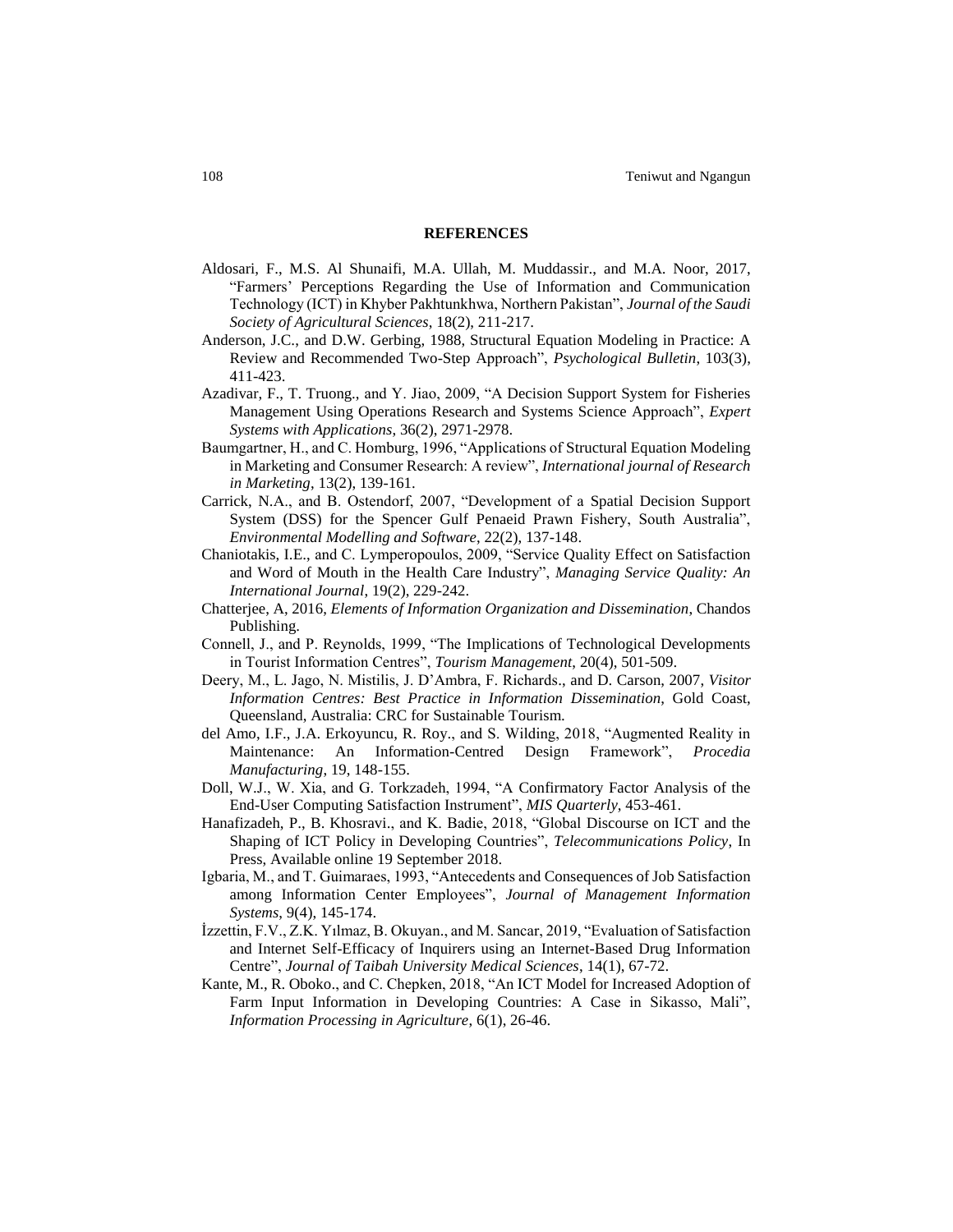- Keh, H.T., and Y.H. Lee, 2006, "Do Reward Programs Build Loyalty for Services? The Moderating Effect of Satisfaction on Type and Timing of Rewards", *Journal of Retailing*, 82(2), 127-136.
- Kitapci, O., C. Akdogan, and I.T. Dortyol, 2014, "The Impact of Service Quality Dimensions on Patient Satisfaction, Repurchase Intentions and Word-of-Mouth Communication in the Public Healthcare Industry", *Procedia-Social and Behavioral Sciences*, 148, 161-169.
- Marks, C., N. van Hoving, N. Edwards, C. Kanema, D. Kapindula, T. Menge, and J. Tempowski, 2016, "A Promising Poison Information Centre Model for Africa". *African Journal of Emergency Medicine*, 6(2), 64-69.
- MacCallum, R.C., Browne, M.W., and H.M. Sugawara, 1996, "Power Analysis and Determination of Sample Size for Covariance Structure Modeling", *Psychological Methods*, 1 (2), 130-49.
- McEwen, R., and K. Scheaffer, 2012, "Orality in the Library: How Mobile Phones Challenge Our Understandings of Collaboration in Hybridized Information Centers", *Library & Information Science Research*, 34(2), 92-98.
- Parasuraman, P.A., V.A. Zeithaml, and L.L. Berry, 1991, "Refinement and Reassessment of the SERVQUAL Scale", *Journal of Retailing*, 67, 420–450.
- Schenk, L., K. Feychting, A. Annas, and M. Öberg, 2018, "Records from the Swedish Poisons Information Centre as a Means for Surveillance of Occupational Accidents and Incidents with Chemicals", *Safety Science*, 104, 269-275.
- Supriatna, A.K., A.P. Ramadhan, and H. Husniah, 2015, "A Decision Support System for Estimating Growth Parameters of Commercial Fish Stock in Fisheries Industries". *Procedia Computer Science*, 59, 331-339.
- Teniwut, W.A., and J. Kabalmay, 2015, "Empirical Study on Evaluation of Seaweed Cultivation in Southeast Maluku". In *Prosiding Seminar Ilmiah Tahunan* (SIT) Ke-2 Politeknik Perikanan Negeri Tual.
- Teniwut, W.A., Y.K. Teniwut, R.M. Teniwut., and C.L. Hasyim, 2017a, "Family vs Village-Based: Intangible View on the Sustainable of Seaweed Farming". In *IOP Conference Series: Earth and Environmental Science,* IOP Publishing.
- Teniwut, W.A., K.D. Betaubun., and T. Djatna, T, 2017b, "A Conceptual Mitigation Model for Asymmetric Information of Supply Chain in Seaweed Cultivation", In *IOP Conference Series: Earth and Environmental Science*, IOP Publishing.
- Teniwut, W.A., and R.M. Teniwut, 2018, "Minimizing the Instability of Seaweed Cultivation Productivity on Rural Coastal Area: A Case Study from Indonesia", *Aquaculture, Aquarium, Conservation and Legislation*, 11(1), 259-271.
- Teniwut, W.A., M. Marimin., and T. Djatna, 2019, "GIS-Based Multi-Criteria Decision Making Model for Site Selection of Seaweed Farming Information Centre: A Lesson from Small Islands, Indonesia", *Decision Science Letters*, 8(2), 137-150.
- Truong, T.H., B.J. Rothschild., and F. Azadivar, 2005, Decision Support System for Fisheries Management". In *Proceedings of the 37th conference on Winter simulation*, Winter Simulation Conference.
- Wakefield, K.L., and J.G. Blodgett, J. G, 1999, "Customer Response to Intangible and Tangible Service Factors", *Psychology & Marketing*, 16(1), 51-68.
- Wang, R., D. Chen, D, and Z. Fu, 2006, "AWQEE-DSS: A Decision Support System for Aquaculture Water Quality Evaluation and Early-Warning", In *Computational Intelligence and Security*, IEEE.